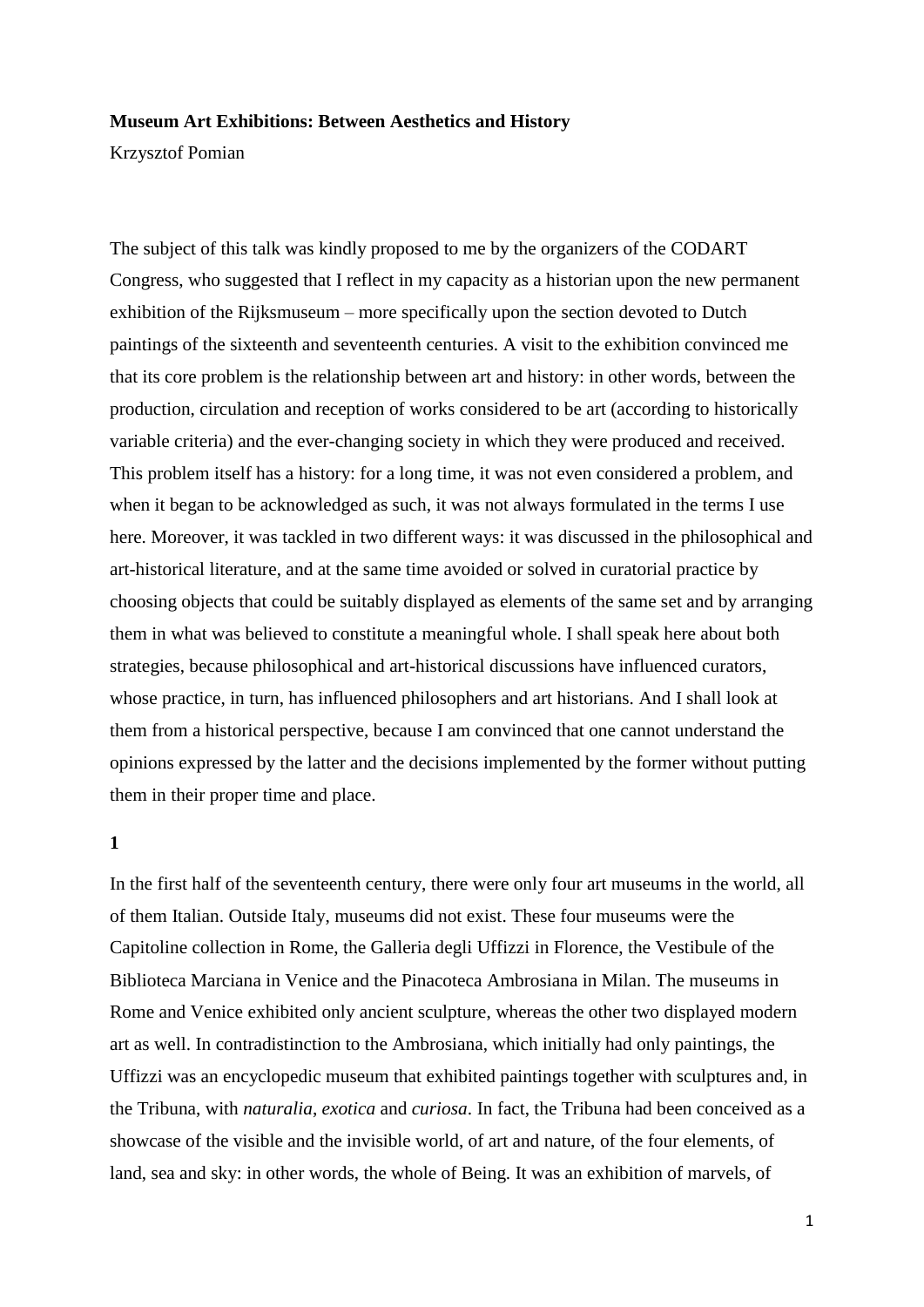exceptional and hence stupendous works produced by exceptional men, and of equally exceptional works produced by nature at the peak of her creative power. The same pattern was often followed in the princely collections north of the Alps that eventually became museums.

The eighteenth century invested art with a significance and value it had never had before; henceforth it was Art with a capital A. Such a new philosophical dignity of Art, which went hand in hand with its social promotion, was a corollary of the anthropocentric stance dominant in Enlightenment culture and revealed by Alexander Pope's *An Essay on Man* (1734). From this perspective, Art is an achievement of Man – not Man as part of nature, i.e. the visible world, but as endowed by the Creator with invisible creative powers which make him a truly God-like being. Art is the highest, fullest, and noblest expression of these creative powers. It is, to use a later formula, a second, ideal creation. Under exceptionally favorable circumstances, some extraordinarily gifted individuals are enabled by their creative powers to transcend temporal limitations and to render visible their ideas, projecting them into works worthy of admiration for all eternity. It follows that Art is unique, it is considered universal, its rules are thought to be valid in all places and all times; its exemplary realizations are famous ancient buildings, ancient sculptures, and no-less-famous modern masterpieces of painting, all things every artist must memorize, which are known more often than not through the medium of images, miniature models, plaster casts, copies or prints. In antiquity the motherland of Art was Greece; in modern times its motherland is Italy.

This idea of Art, which permeated the culture of the Enlightenment even before having been clarified and codified in Winckelmann's masterpiece *Geschichte der Kunst des Altertums* (1764), had several practical consequences. It conferred an unprecedented importance to the art museum, which became a temple of the new anthropocentric religiosity: a place to celebrate Man in works of Art, just as God was celebrated elsewhere in the works of nature. The desire for art museums therefore spread among the cultural elite, and enlightened opinion put pressure on art collectors in general and princes in particular to open up their collections to the public. This eventually resulted in the proliferation of art museums north of the Alps. It also resulted in the demarcation of the frontier between Art and nature and a separation of their respective productions. Art museums and natural history museums began to evolve along different lines. In the study of nature, attention slowly shifted from the exceptional to the everyday, from the distant to the close, from the marvelous to the ordinary. By contrast, the study and display of art privileged exceptional artists and exceptional works.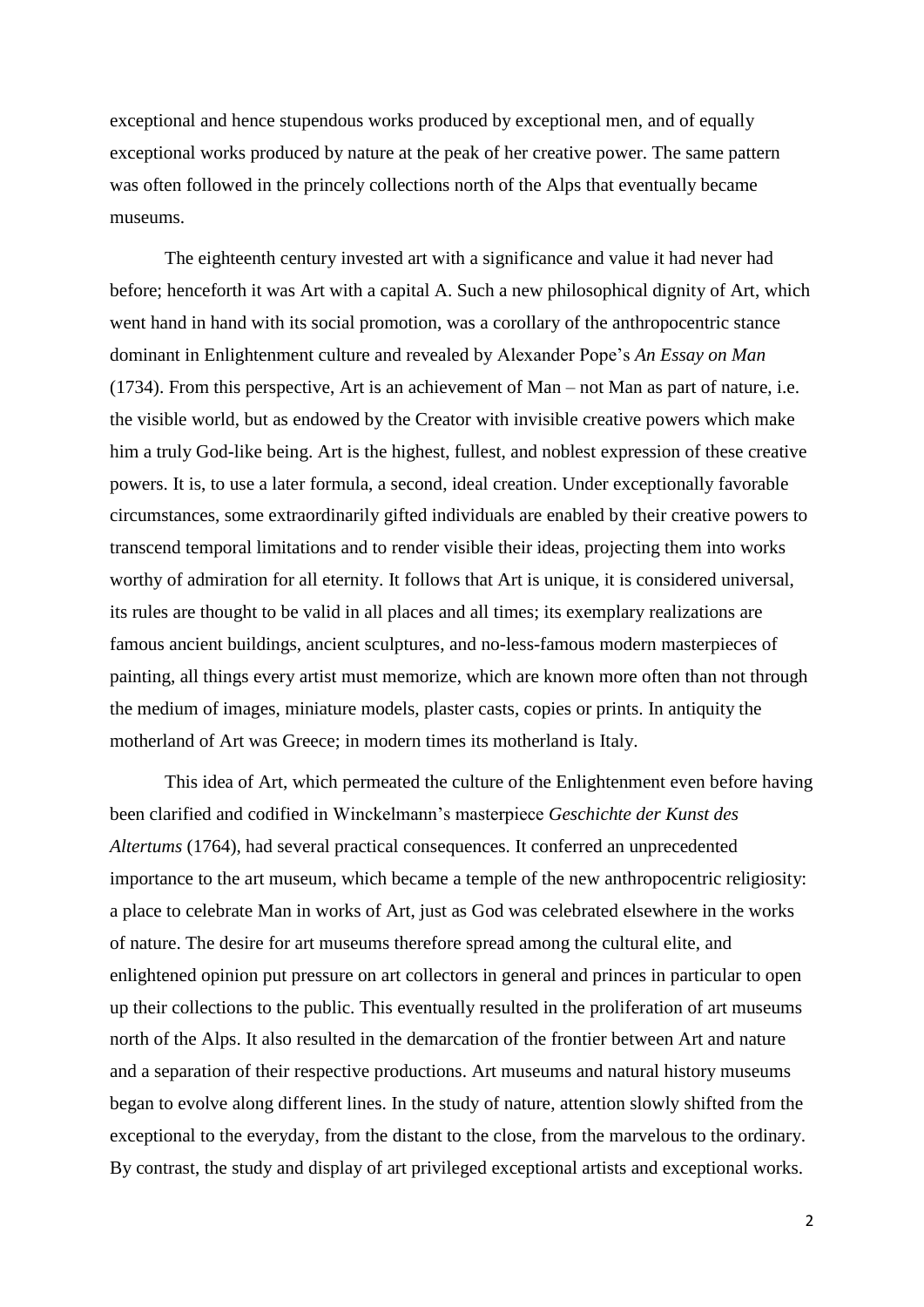Another consequence of the Enlightenment idea of Art was the demarcation of the frontier between Art and all human productions that do not belong to it, and a display of Art intended to isolate it from anything that could compete with it for the gaze of the spectator.

As far as museums were concerned, art was confined to paintings, sculptures, engraved gems, medals, coins, drawings and prints. The last two, despite being considered Art, could not be exhibited in the same way as paintings and sculptures. Furniture, jewelry, silver, ceramics, tapestries and so on were relegated to the realm of minor, decorative or applied arts, which meant that they were not on a par with Art. Even Art with a capital A was exhibited so as not to mix its different modalities. Paintings were separated from sculptures, *pinacothecae* from *glyptothecae*. The separation of Art from nature and from different human productions not included in Art was introduced in museums and galleries in the course of the eighteenth century. It was a slow process, not only because it was resisted by people accustomed to traditional displays, but also because it was costly and required more space. In some cases, it was completed only in the second half of the nineteenth century. Ultimately, old museums were restructured and new ones were set up according to new principles. There was one important exception to this rule, however: the Museo Ercolanese at Portici, officially opened in 1758, which exhibited objects excavated at Herculaneum and Pompeii. It displayed sculptures, mosaics and frescoes, as well as ceramics, weapons, tools, and kitchen and household implements. Such a *mélange des genres* was not the result of an intention to put artworks in context. It was necessary simply to secure excavated objects. The museum was also a storeroom. When it was transferred to Naples, Art was separated from non-Art and paintings from sculptures.

## **2**

Despite the separation of paintings and sculptures, the principle which presided over the placement of the latter and the hanging of the former was initially the same: aesthetic delectation, giving pleasure to the senses, in this case to the sense of sight. Curators were aiming to create an immediate and striking effect, to compose a set of paintings that would instantly be perceived, upon entering the room, as being in harmony with one another, because of color, composition, drawing and format, and sometimes also subject matter, regardless of the author. Sculptures were grouped according to a similarity in the figures they represented. With respect to paintings, this was later called the "flower bed" principle. A highly subjective principle, it was valid in the display of a private collection, whose owner could do what he liked, but it was much more difficult to justify in a public institution like a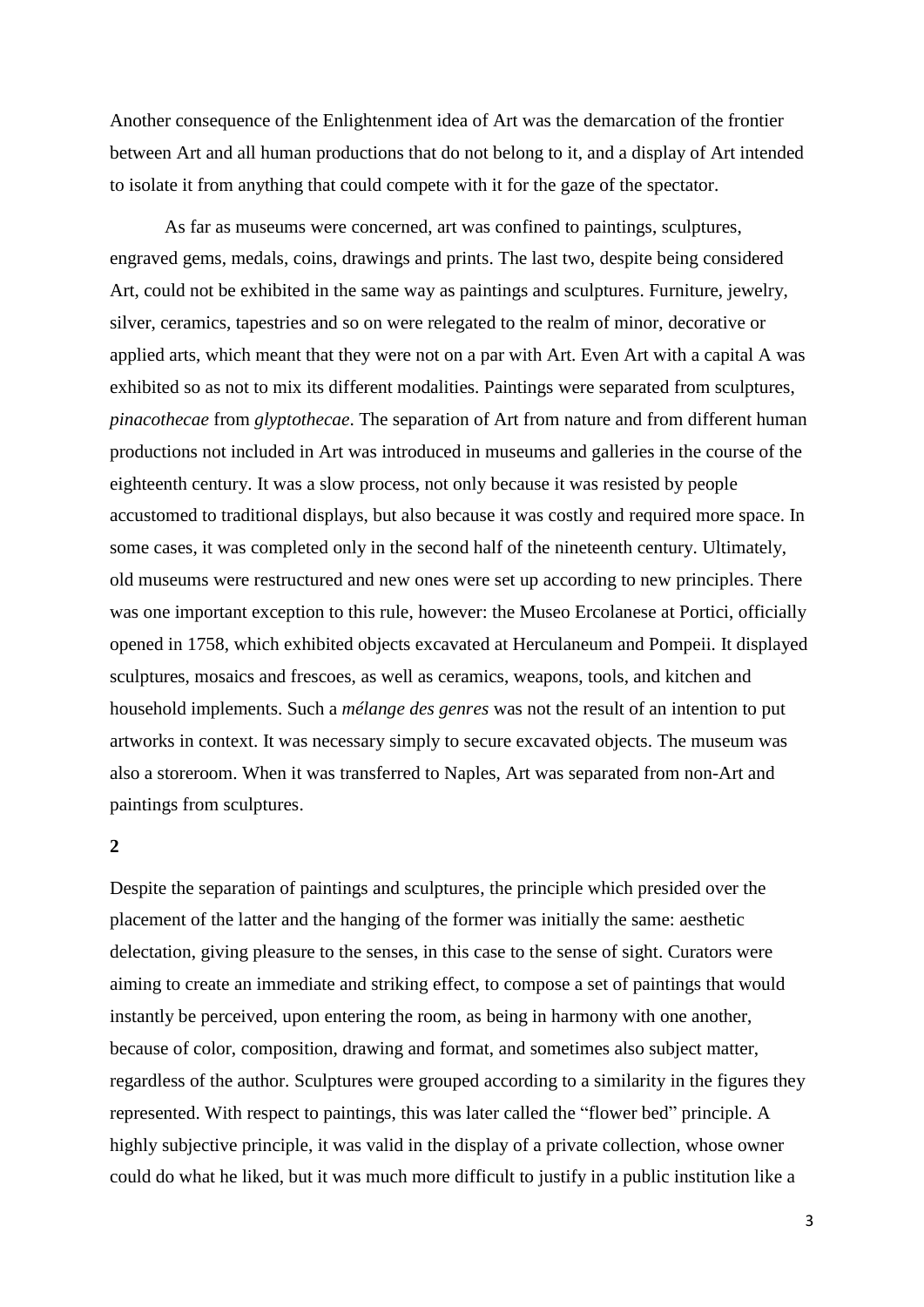museum, visited by people with different sensibilities and tastes, where the principles of display presume universal validity. As early as the eighteenth century, the "flower bed" principle was declared unsatisfactory, for it could be applied only to a room or a segment of a gallery, but not to the gallery as a whole. Locally, it could arouse sensory delight; globally, it left a feeling of disorder in visitors with more stringent requirements.

In the course of the eighteenth century, such a hang – according to the principle of aesthetic delectation – was gradually replaced by a display based on what I would call the principle of intellectual satisfaction. It meant, first of all, that any painting which is not an isolated work can be juxtaposed with other paintings if their combined effect is pleasing to the eye. It also meant that the work in question is not just part of its author's oeuvre but also part of a larger corpus, composed of all the works belonging to a given "school," each "school" being connected to the place where it originated and developed. "Schools" were initially distinguished only inside Italy and corresponded to great artistic centers: Florence, Venice, Rome, Bologna, Naples and so on. Such a division into "schools" is very old. It is a product of the urban patriotism characteristic of Italian cultural life and was already inbuilt in Vasari's Lives of the Painters and in all subsequent artistic literature. Only in the eighteenth century, however, does it seem to have been applied to the hanging of paintings in galleries and museums. It does not appear to have been applied to the placement of modern sculptures.

In the late seventeenth century, French and Dutch "schools" were added to the Italian school. At this point one must be careful to avoid anachronisms. The division of "schools" of painting into Italian with its inner divisions – French and Dutch, and later, but still in the eighteenth century, English, Spanish and German as well – was based on the presence, in a city or country that had given birth to a "school," of an artistic genius who initiated a "manner" that was subsequently adopted by his pupils and his pupils' pupils: Raphael in Florence, Titian in Venice, the Carracci brothers in Bologna, Poussin in France, Rubens in Flanders, Rembrandt in the United Provinces, Dürer in Germany and so on and so forth. Because art was considered universal, its rules were thought to be valid in all places and at all times. Artistic geniuses were supposed to introduce only modifications of such a substantial identity of Art. In other words, they were supposed to apply creatively the rules applicable to all artists. Innovations are merely visible renderings of a potential present in these rules. Such an idea of Art means that, in contrast to all other human products, it is located outside time and space. Thus there is a flagrant incompatibility of the division into "schools" with the claim that there is no art but national art, and that each national art is governed by specific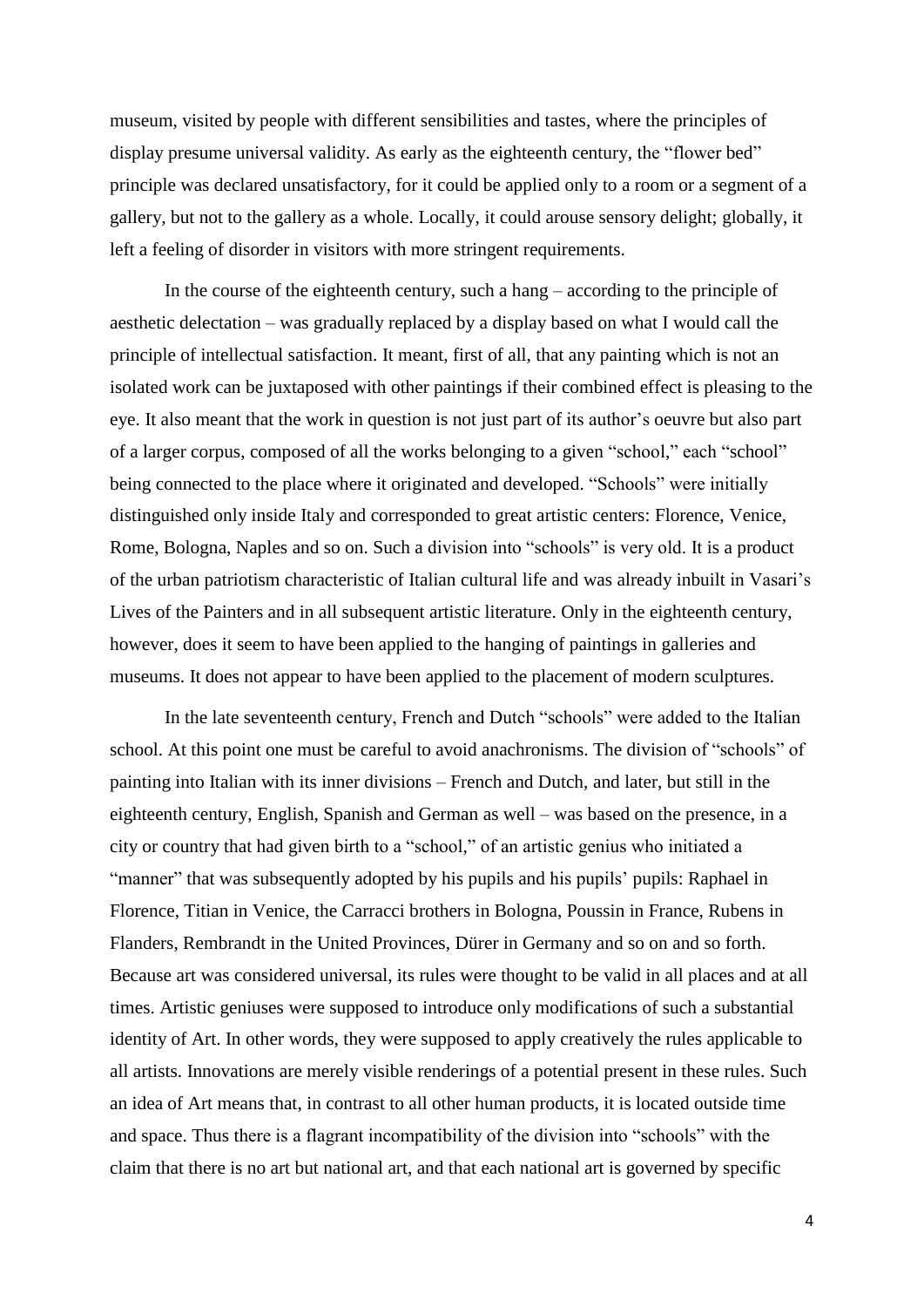rules. Such a claim was indeed presented in the nineteenth century, as will be pointed out later, but we have not yet progressed that far.

In addition to the division of art into "schools", the second eighteenth-century innovation concerning the hanging of paintings was to display each "school" in chronological order. This development began in Venice in the middle of the century when collections acquired works painted "in the Greek manner" which were later called "primitives," i.e. works dating from before Cimabue and Giotto. Chronological order was subsequently introduced in the hanging of paintings produced after the "renaissance of the arts." Such a "visible history of painting" was already exhibited in some private collections in Venice itself and in cities in the Venetian Republic in the second half of the eighteenth century. Moreover, it was applied to the hanging of paintings in a museum (more specifically, a public gallery) in the 1770s by Christian Mechel, who was entrusted with the task of restructuring the Belvedere in Vienna. Today such an approach would be considered legitimate only if one accepts that knowledge of an artist's time frame is essential to the perception of his works, and that any perception of artworks must be informed by such knowledge if it is to bring about not only sensory delight but also a correct understanding of the works and an adequate assessment of their merits*,* i.e. the intellectual satisfaction alluded to earlier. This means, however, that Art is not completely immune to time. Even if artworks, once created, are shielded from time's destructive influence (excepting accidents), the circumstances in which they come into being leave on them a lasting imprint. And this means, moreover, that the display of paintings is intended not for simple art lovers in search of naïve aesthetic delectation but rather for dilettanti who, without being artists themselves, study artists' lives and learn many things related to their practice, and whose perception of artworks depends on their accumulated learning. The difference between the former and the latter is not just cognitive, but also social: dilettanti usually belong to much higher social strata than art lovers.

Even though Mechel's hanging elicited some critical comments, it was not shocking in Ancien Régime Vienna. But the proposal to introduce it in a museum to be opened in the Louvre, in revolutionary France during the Reign of Terror, provoked fierce debate. Such a proposal was made by Jean-Baptiste-Pierre Lebrun, a famous art dealer, in his *Réflexions sur le museum national*, an answer to Jean-Marie Roland, the Interior Minister in charge of the museum. Roland's letter to the commission responsible for the opening of the museum stated: "A museum is not exclusively a place of study. It is a flower bed which must be scattered with the most brilliant colors. It must interest dilettanti and at the same time amuse simple visitors.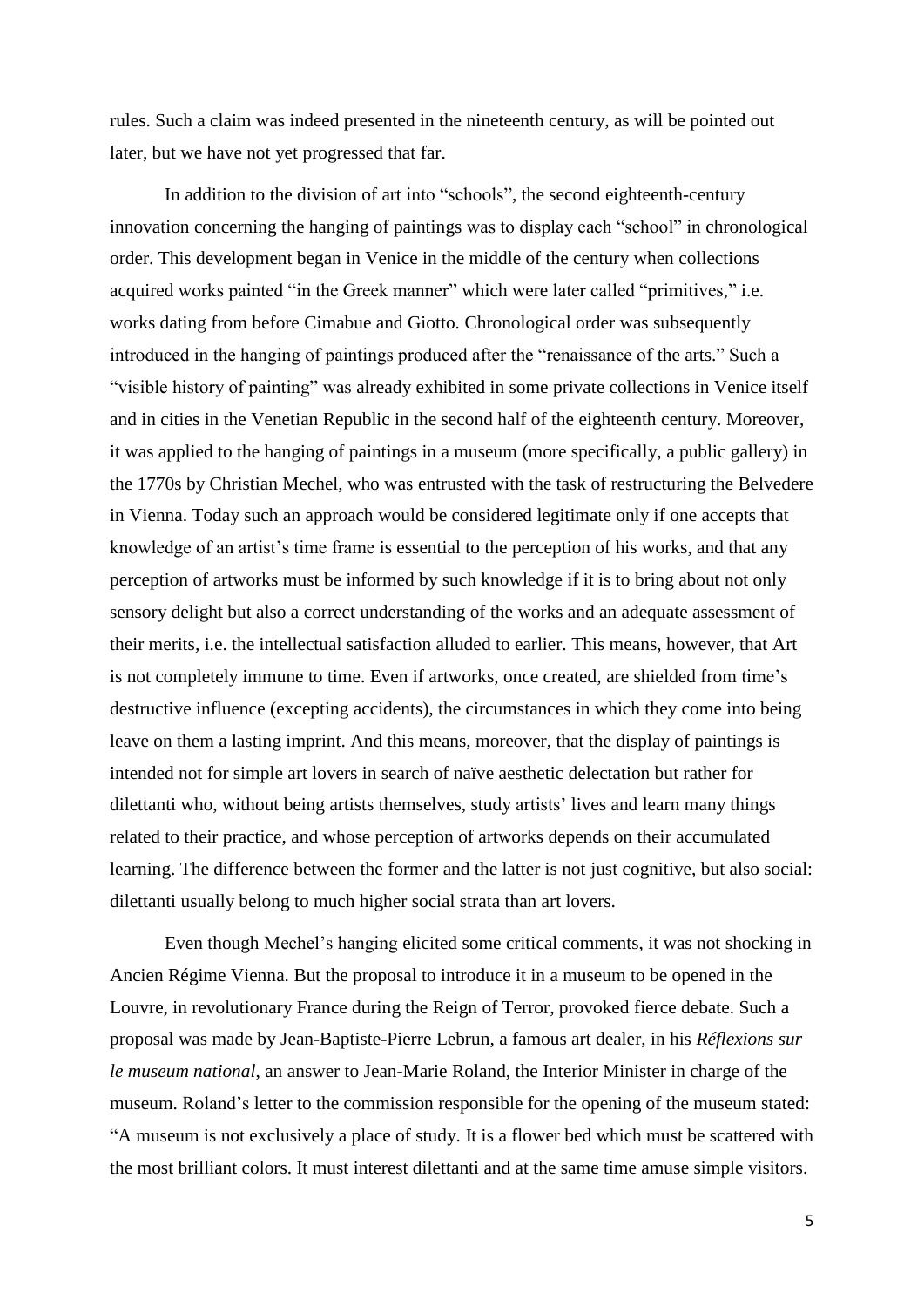The museum is everyone's property. Everyone has the right to enjoy it. It is your duty to put such enjoyment, as much as you can, within everyone's reach." The insistence on "everyone" is significant. For Roland, museums must be accessible to visitors who are not there as scholars and do not presume to know anything about the works on display. They come to the museum just to enjoy what they see. Lebrun opposed the "flower bed" principle with his idea of classifying paintings according to their spatial and temporal positions: "All paintings must be arranged according to the order of their schools, and they must point out, by the very place assigned to them, the different epochs of the infancy, progress, perfection and finally the decay of art." Lebrun lost. The commission adopted "the arrangement … of an infinitely varied flower bed." Later on, Dominique Vivant-Denon implemented the arrangement of paintings according to "schools," but the Louvre did not introduce chronological order until after the revolution of 1848.

Such an order, however, had already been implemented in the 1790s in a museum which faced the Louvre on the left bank of the Seine. It was called the Musée des Monuments français and had been organized almost singlehandedly by Alexandre Lenoir, a painter put in charge of a storeroom of objects confiscated from religious institutions that had been closed by the revolutionary authorities. Lenoir received permission to open his storeroom to the public, whereupon he transformed it into a museum. It exhibited mostly religious sculpture and other works of art refused as "unworthy" by the commission in charge of the Louvre. Many of the objects were medieval, which only made them more "unworthy" in the eyes of those influenced by Winckelmann's aesthetics, which had a powerful hold on the minds of the French revolutionary elite. The museum also contained historical relics and specimens of artistic production that had been banned from museums of Art: stained glass, tapestries, mosaics, armor and weapons. Lenoir arranged his objects according to the centuries in which he believed they had originated, and he did this in a way that stressed the singularity and unique character of each century. At the same time, he placed each century in a global historical sequence, achieving this by means of lighting: progressing from darkness in the crypts that displayed Merovingian art and becoming increasingly intense until it finally attained its full brightness in the rooms devoted to the seventeenth and eighteenth centuries. Staged in such a way, this collection of unwanted stuff – as opposed to a display of objects reflecting the prevailing neoclassical taste – attracted great numbers of visitors. It became a place where the young generation discovered the art of the Middle Ages and brought it back into favor. What is more, it actually became a model that was followed in other countries, and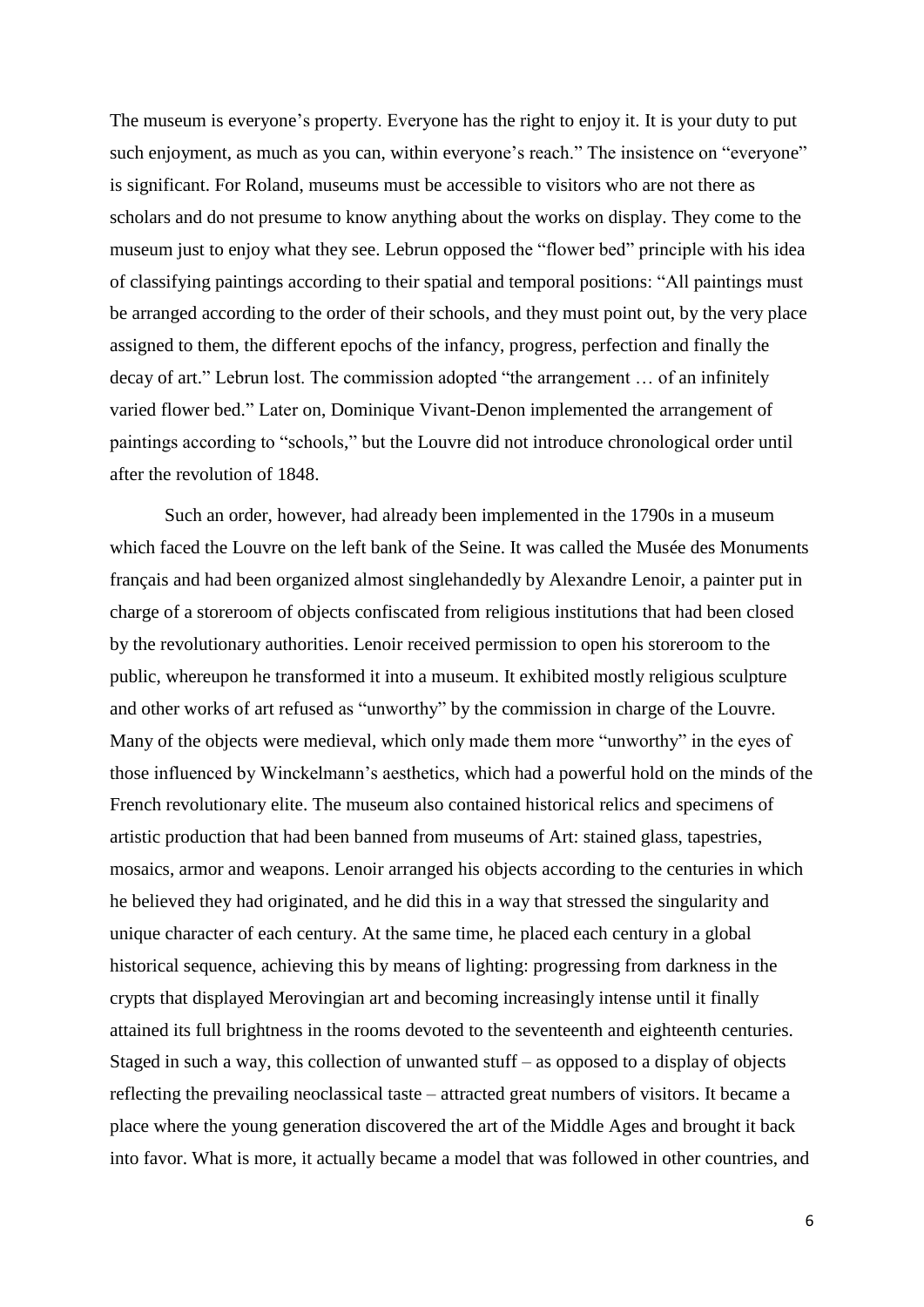after its closing in 1816, it remained a legend that exerted a strong impact on the further history of museums.

### **3**

The medieval remnants that enchanted young visitors to Lenoir's museum were not considered Art in those days. Even Lenoir himself did not rank them that high. For him and for his public, they were monuments of the national past. They acquired the dignity of Art in the first half of the nineteenth century, at different times in different countries. But medieval art contrasted with ancient and early-modern art not only because of its subject matter and formal qualities, but because it was not the common property of the European elites. It was seen as a product of the people – the *peuple*, the *Volk*, the *lud*, the *narod* – rooted in its particular language, its traditions and customs, its collective beliefs and specific institutions, and therefore opposed to cosmopolitan classical art and its modern sequels. It was divided like a political – and now also cultural – map of Europe into French art, English art, German art and so on. Art lost its capital A when it became nationalized and, as a result, historicized: invested with an inner historicity attested to by its distinction into successive periods characterized by their styles: Romanesque and Gothic. And it was connected, more strongly than ever before, to the history of politics, religion and mores. In other words, the relationship between art and time and between art and space changed radically. From then on art was seen more and more as immersed in the former and marked by the latter. It was in the process of losing its transcendence.

Another manifestation of that process was the blurring of the boundaries between Art  $-$  in the singular and still with its capital A – and the plural "decorative," "applied," "minor," and "industrial" arts. It could not have been otherwise. Leaving aside architecture, which is outside the scope of this talk, medieval art consisted of sculpture and works in glass, fabric, metal, wood, pottery, precious stones, ivory, enamel, wax and so on: all materials which, until the nineteenth century, were not considered materials of Art. The elevation of medieval remnants to the dignity of art was therefore tantamount to the elevation of these materials and the objects made of them. They now came to be exhibited in museums designed for this very purpose, such as the Musée de Cluny in Paris (since 1843) and the medieval departments of encyclopedic museums such as the Louvre and the British Museum, which opened such departments in 1826 and 1866, respectively. But the promotion of the applied arts also had more practical reasons. Considered an efficient remedy for the flood of industrial rubbish on the market, it resulted in the opening in London in 1857 – in the wake of the Great Exhibition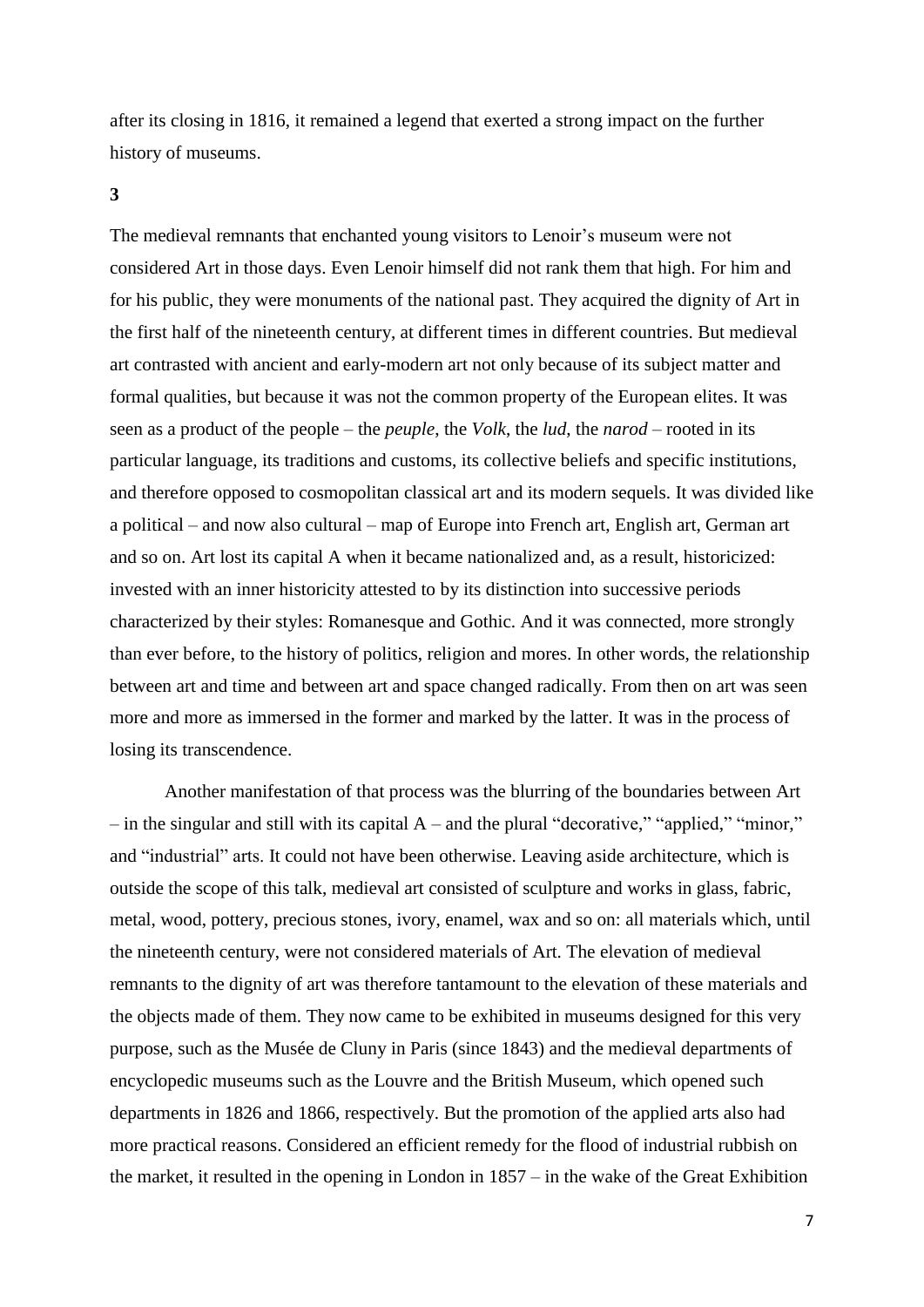– of the South Kensington Museum, which was devoted exclusively to the applied arts. This sparked the creation of similar museums all over Europe, and eventually influenced the acquisition policy of art museums and the display of art itself.

In the eighteenth century, Art was considered one and universal, but after the assimilation of medieval artistic productions and their promotion to the dignity of Art, it became plural and particularized: plural, because there were now as many arts as there were nations, there were many different styles, and the hierarchy of art modalities had been eroded; particularized, because its form and content were thought to be dependent upon its epoch and country of origin. Only Greek art and its Roman sequel were still considered universally valid in the second half of the nineteenth century. Therefore, in order to satisfy museum visitors, all art, except the art of antiquity, had to be displayed in a way that would make manifest its nationality and its historicity. The museum was no longer a temple of anthropocentric religiosity; it had become a sanctuary for the celebration of the nation cult. The first step in this direction was the replacement of the cosmopolitan neoclassical architecture reserved for museums of ancient art by either the neo-Gothic or any other style considered truly national. In this respect the contrast is striking between, for instance, the Ny Carlsberg Glyptothek in Copenhagen and the National Museum of Finland in Helsinki, or between the Pushkin Museum and the Tretiakov Gallery (both in Moscow). A fascinating example of a building conceived as an embodiment of the national character is the Narodni Muzeum in Prague. But it's enough to look at the building we're in now to realize that Cuypers intended it as a materialization of "Dutchness."

This insistence on nationality extends, not only in the last case, to details of the interior architecture – the Prague museum is a perfect example of that – and to the display of collections. National art is separated from foreign art. Of course this was part of the old division into "schools," but now, even though the term "school" is still in use, it has a different meaning, inasmuch as national art is not considered a modification of universally valid rules but rather seen as art that has been individualized and singularized by a nation's natural environment – its history, mores and institutions. The separation of national art from foreign art was unknown in Italian museums until the eighteenth century. They exhibited Art with a capital A, and from this perspective, artists' origins were purely accidental. The problem arose during the creation of the Louvre. Initially the Musée central de l'Art, as it was called, displayed only European, i.e. foreign paintings. French art was confined to the Musée spécial de l'Ecole française at Versailles. The twofold opposition between *central* and *spécial*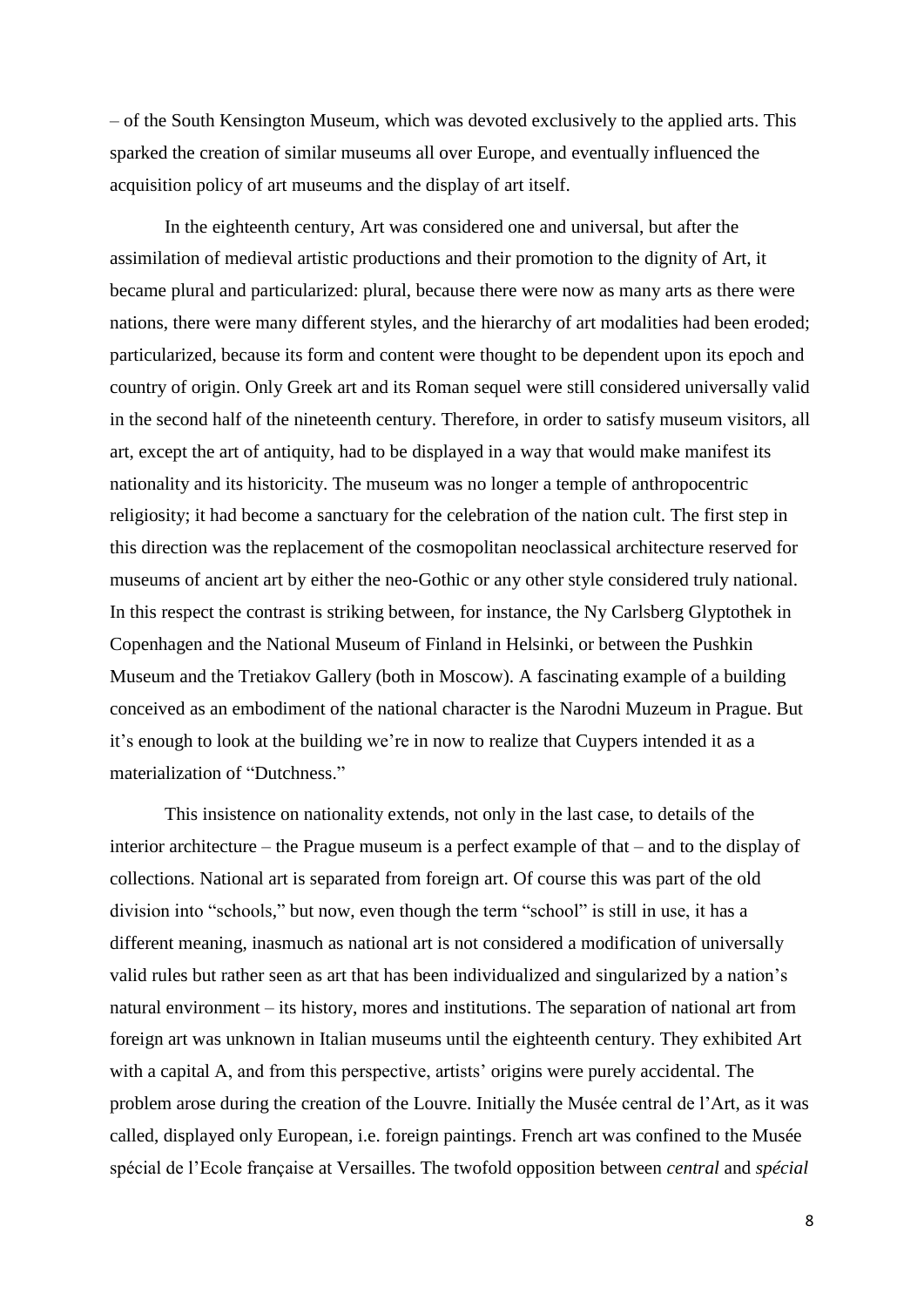and between *Art* and *Ecole française* is telling. During the Revolution and later as well, the best French paintings were exhibited at the Louvre, and after the Napoleonic wars, the gallery of French painting was the museum's crowning glory – even though it was more rhetoric than reality. Until today the most prestigious gallery at the Louvre, the Grande Galerie or Galerie au bord de l'eau, contains Italian paintings, and the emblematic masterpieces of the museum are the *Mona Lisa*, the *Nike of Samothrace* and the *Venus of Milo*. Granting such privileges to European or universal art, rather than to indigenous art, was also characteristic of the Altes Museum in Berlin, which differed in this respect from the Alte Pinakothek in Munich and the Gemäldegalerie in Dresden. It is interesting to note that, in the beginning, the Metropolitan Museum and the Museum of Modern Art (both in New York) followed the example set by the Louvre: they exhibited only European art and did not accept American art until many years after they opened.

In some museums the very distinction between foreign and national art appeared to be irrelevant. So it was with imperial museums: the Prado and the Kunsthistorisches Museum. Because Italy and Flanders were both provinces of the Habsburg Empire with its center first in Madrid and later in Vienna, their art was not foreign in either place. In Vienna, moreover, there was no national art. Even the art of the Vienna Secession in the late nineteenth century was part of an international movement and came to qualify as national Austrian art only after the breakup of the Empire following the First World War. In Madrid there has always been a balance between the art of the former European Empire and the Spanish artistic tradition with its great masters. There was also another reason to neglect the distinction between national and foreign art. In many countries the latter was only marginally present or completely lacking, and their museums were created from the start as national museums devoted principally to the exhibition of national art. The Rijksmuseum belongs to this category.

In the second half of the nineteenth century, art – whether national or universal – had to be exhibited according to the requirements of history, which now meant much more than the display of works in chronological order. History in art museums was identified with the history of art, which had now become largely the history of styles: their evolution over time and the transformation of an earlier into a later style. The notion of style unified the "technical and architectural arts," to quote from the title of Gottfried Semper's influential book. It erased or at least diminished the old frontier between Art with a capital A and the "minor," "applied," "decorative" or "industrial" arts, inasmuch as they all expressed the same style, though this was related in different ways to their uses, materials and techniques. The idea of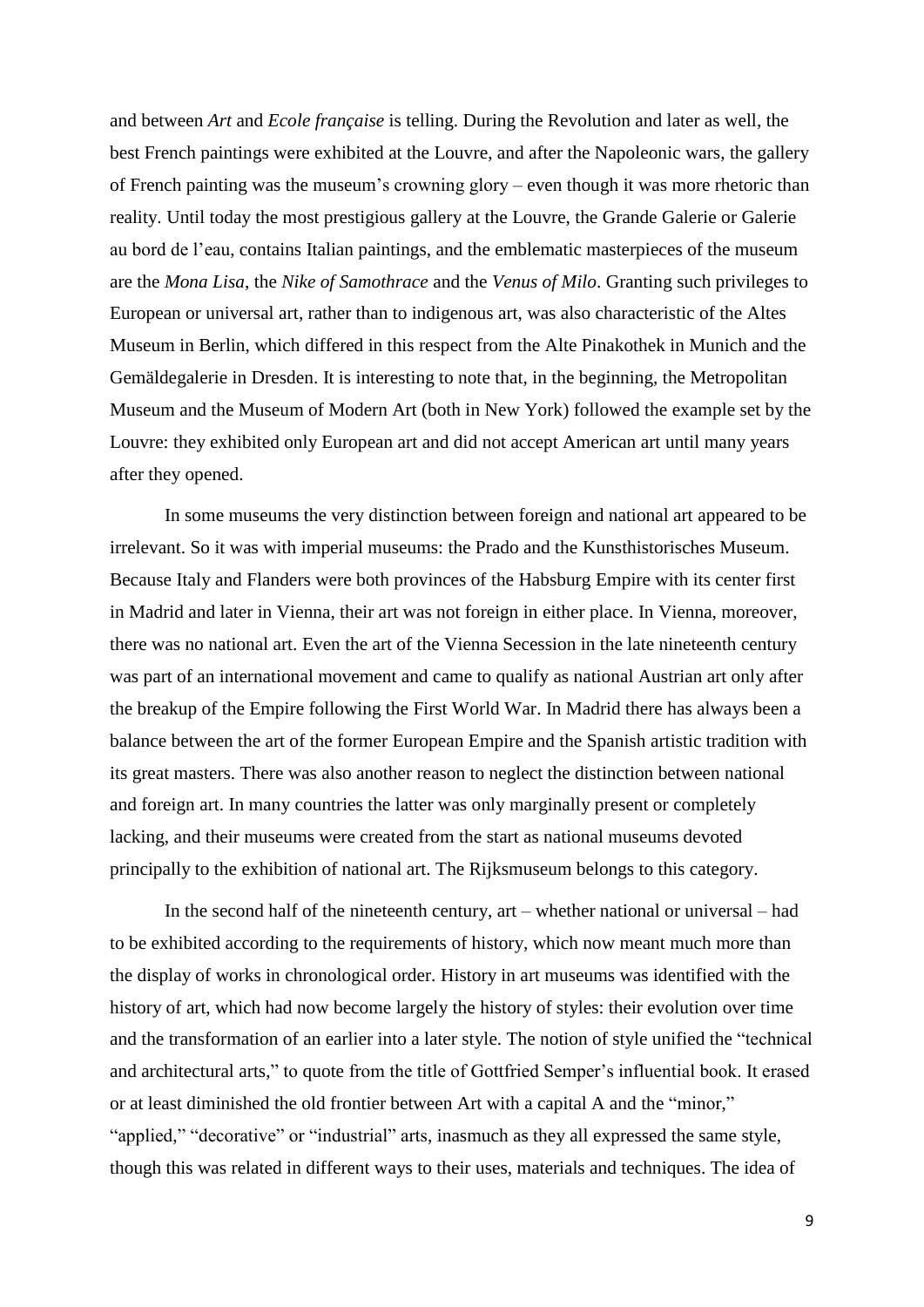style as a common feature of contemporaneously produced works of art – and thus characteristic of a certain period in the history of a civilization – was also present, although not mentioned by name, in another very influential book published shortly before Semper's: Jacob Burckhardt's *Die Kultur der Renaissance in Italien* (*The Civilization of the Renaissance in Italy*). Forty years later, it was translated into museum practice by Wilhelm Bode, who was well acquainted with Semper and considered Burckhardt his master. At that time Bode was responsible for the arrangement of the Kaiser-Friedrich-Museum, to be opened in 1904, and he created spaces with ceilings, floors, doors, chimneys, and other elements of interior decoration originating from the same period. He even made sure that the color of the walls was historically appropriate, and he placed paintings, sculptures, tapestries, furniture and *objets d'art* in interiors devoted to the same period. He called such spaces *Stilräume*.

Bode's was not the first attempt to show, in a museum display, art as an expression of style and history within the context of the history of a civilization. Some authors assign the invention of period rooms to Lenoir or to Du Sommerard's initial arrangement of the Musée de Cluny. In so doing, they overlook the fact that both Lenoir and Du Sommerard were exhibiting undifferentiated medieval objects at a time when the distinction between Romanesque and Gothic had only just been made. Period rooms are much more specific and usually connected to a definite style. But the term is also used for the reconstruction of interiors transported from either peasant dwellings or from castles or palaces, or even from bourgeois homes. These historic interiors are united both by their origins and by their stylistic homogeneity. Bode seems to have been the first to stress the latter and to apply to the arrangement of an art museum the notions of *style* and *civilization*. Moreover, it was his example that probably launched the fashion of period rooms, particularly in American museums, where one can still see some of the most accomplished examples.

#### **4**

The intellectual life of the late nineteenth century was characterized by the growing importance of the social sciences and by the clash of ideologies, among other things. Art history was not isolated from these processes, even if its transformation from a *Geisteswissenschaft* into a social science was finalized only after the Second World War. Yet even before 1914 sociologists tried to explain the role of art in society, while Marxists attempted to show that an artist's social class determines the content and form of his art, and that art serves as a weapon in the class struggle. These ideas do not seem to have had the slightest impact on art museums, neither then nor later. Curiously enough, after the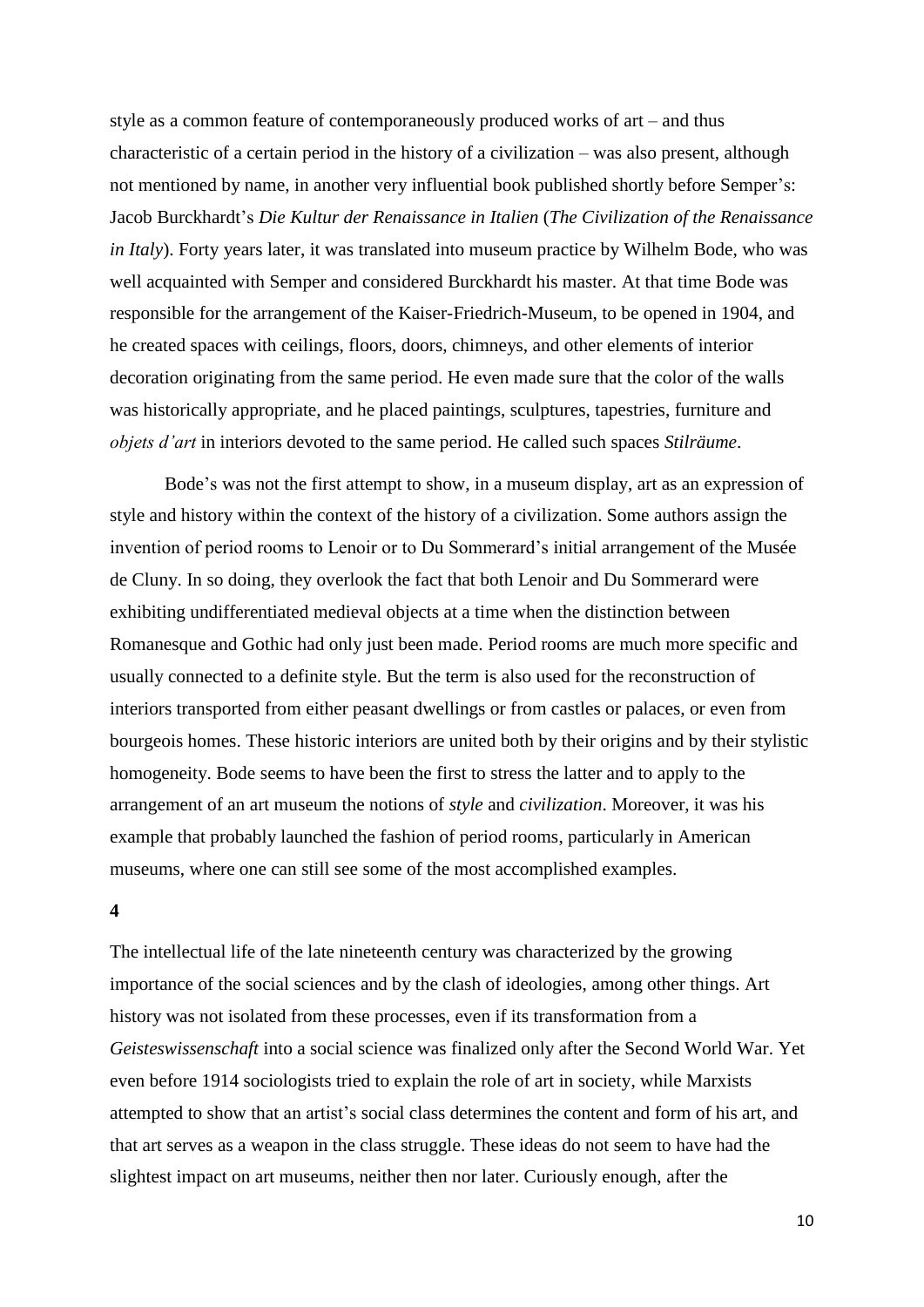Bolsheviks' victory in the former Romanov Empire, at a time when museums were supposed to be revolutionized like everything else, even though some artworks were removed from the permanent display and relegated to the storeroom, while others were declared masterpieces despite their scant artistic value, no one, to the best of my knowledge, tried to rearrange the Tretiakov Gallery, for instance, in an attempt to show that the history of Russian painting is marked by class struggle between serfs and landlords. If such attempts were ever made, they soon faded into oblivion. There was a striking difference in this respect between museum exhibitions and school textbooks, which proposed an interpretation of art and art history in terms of classes and their antagonism – an interpretation which, more often than not, was simplistic and vulgar.

As a problem of curatorship – not without political overtones – the relationship between art and its social environment was the center of debate during the preparations for the opening of the Musée d'Orsay. They started in 1978 under the liberal presidency of Valéry Giscard d'Estaing, who was the originator of the project. Following the advice of the Direction of French Museums, he decided to preserve the railway station opened in 1900 but closed down for many years and scheduled for demolition. The new view of the nineteenth century, rediscovered after long neglect, enhanced the beauty of this example of industrial architecture. Its happy location in the city center, on the Left Bank, made it the perfect candidate to house a museum of predominantly French, nineteenth-century art, which would relieve the congestion in the Louvre. The museum intended to cover the period from 1848 to 1914, already classified according to political criteria, and it was to be divided into six departments: paintings, sculpture, decorative arts, photography, graphic arts and architecture. In 1981, François Mitterrand became the first socialist president of the Fifth Republic. As a result, the team that was preparing the future museum was enlarged to include a historian specialized in social history, Mme Madeleine Rebérioux. Her task was to break with the traditional presentation of artworks and place them in the context of the industrial revolution, with its class conflicts, political struggles and rapid changes in everyday life.

When the museum opened in 1986, it became clear that their ambitions had been realized only in part. The author herself summarized their aims under three headings. The first was the division of nineteenth-century art into two periods separated by the 1870s, a decade of both political and artistic turning points: the disappearance of the Second Empire and the Paris Commune, on the one hand, and the beginning of Impressionism on the other. This division was built into the structure of the display: works pre-dating the 1870s occupy the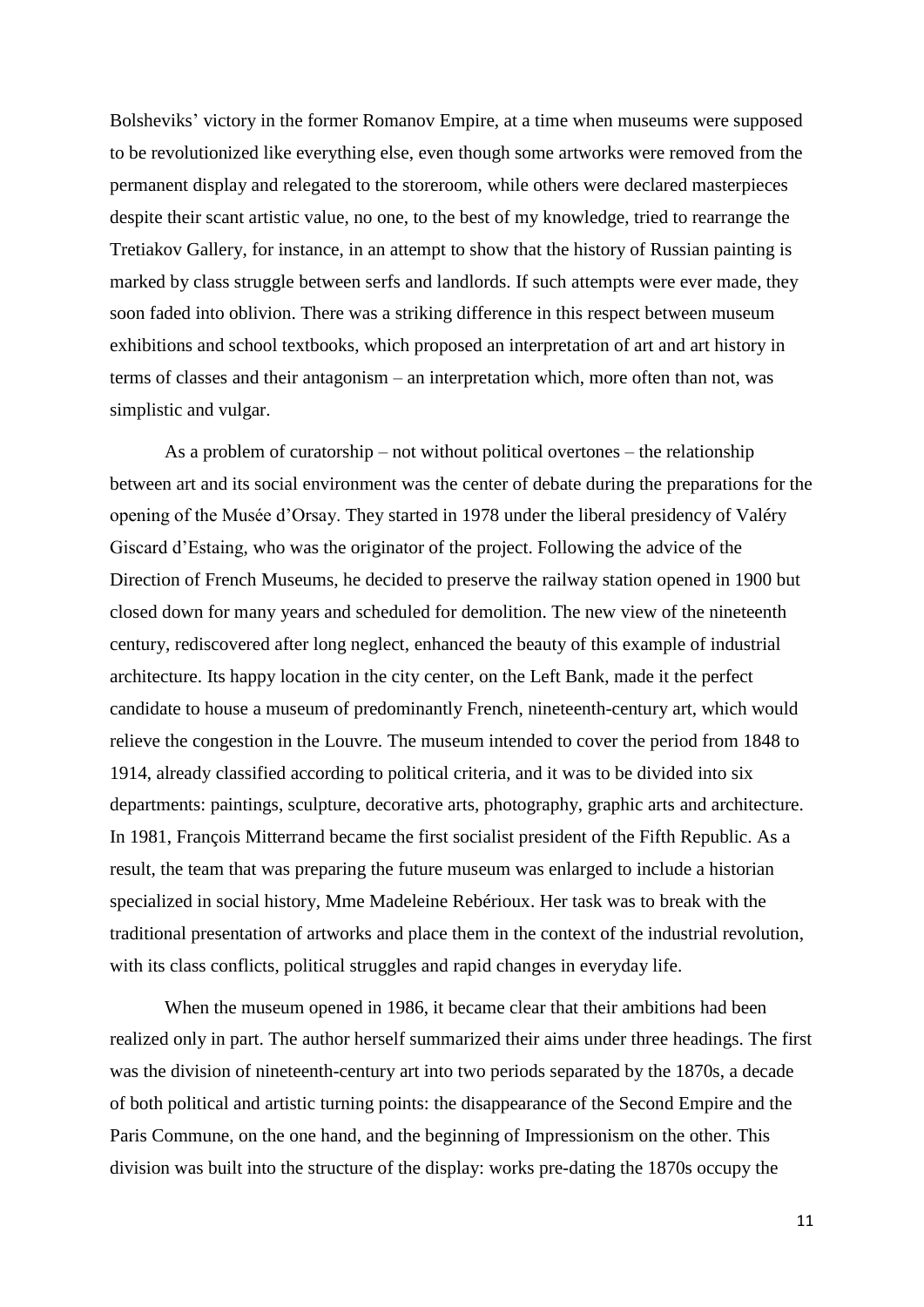ground floor, while the impressionists are displayed below the glass roof, where they benefit from better light. The second innovation was the gallery devoted to the popular press and illustrated books, i.e. to the mass media of the time, which were important as vehicles of images, in particular reproductions of artworks. The third was the gallery of dates, which showed the events between 1848 and 1914 by means of posters, newspapers, photography and the like. As noted by the author of these innovations at the time of the opening, history – as distinct from art history – was either imperceptible to the average visitor, for whom the division of paintings was seemingly dictated not by political or social criteria but by constraints of space, or separated to such an extent from the artworks themselves (in the gallery of dates, for example) that visitors had to make an effort to associate the history with the art.

Thirty years have passed since the opening of the Musée d'Orsay, and this has been a very hectic time in the history of museums. The Louvre expanded into all the space offered by the royal palace, succeeded in expelling the Finance Ministry, acquired a new central entrance, and became the Grand Louvre. The National Gallery in London built the Sainsbury Wing. The Prado completed the first stage of its extension, which will be followed by others. The Berlin museums were at last reunified: the Gemäldegalerie moved from Dahlem back to the city center, while Museum Island was completely renewed and in some cases, such as the Neues Museum, rebuilt from the ruins of the Second World War. Since 2009 the Musée d'Orsay has been carrying out renovations that will transform it into the Nouvel Orsay. These are only a few examples, concerning some of the most famous European art museums. But as far as I know, these renovations, however radical, have never been underpinned by the intention to create a permanent display that would reveal the connection between the evolution of art and the changes in its social, political and cultural environment. In other words, no one has tried to solve in curatorial practice the old problem of the relationship between art and history.

#### **5**

At this juncture we encounter the new display at the Rijksmuseum, which proposes just such a solution. It is inbuilt into the difference between the ground floor and the other floors. The ground-floor display contains Christian art in its Catholic version with some local, Dutch peculiarities. On the first floor, we begin to look at art produced in a Protestant country and characterized by strong national specificity. However, taking the floors in succession, we begin with eighteenth-century art and go back in time to the seventeenth century on the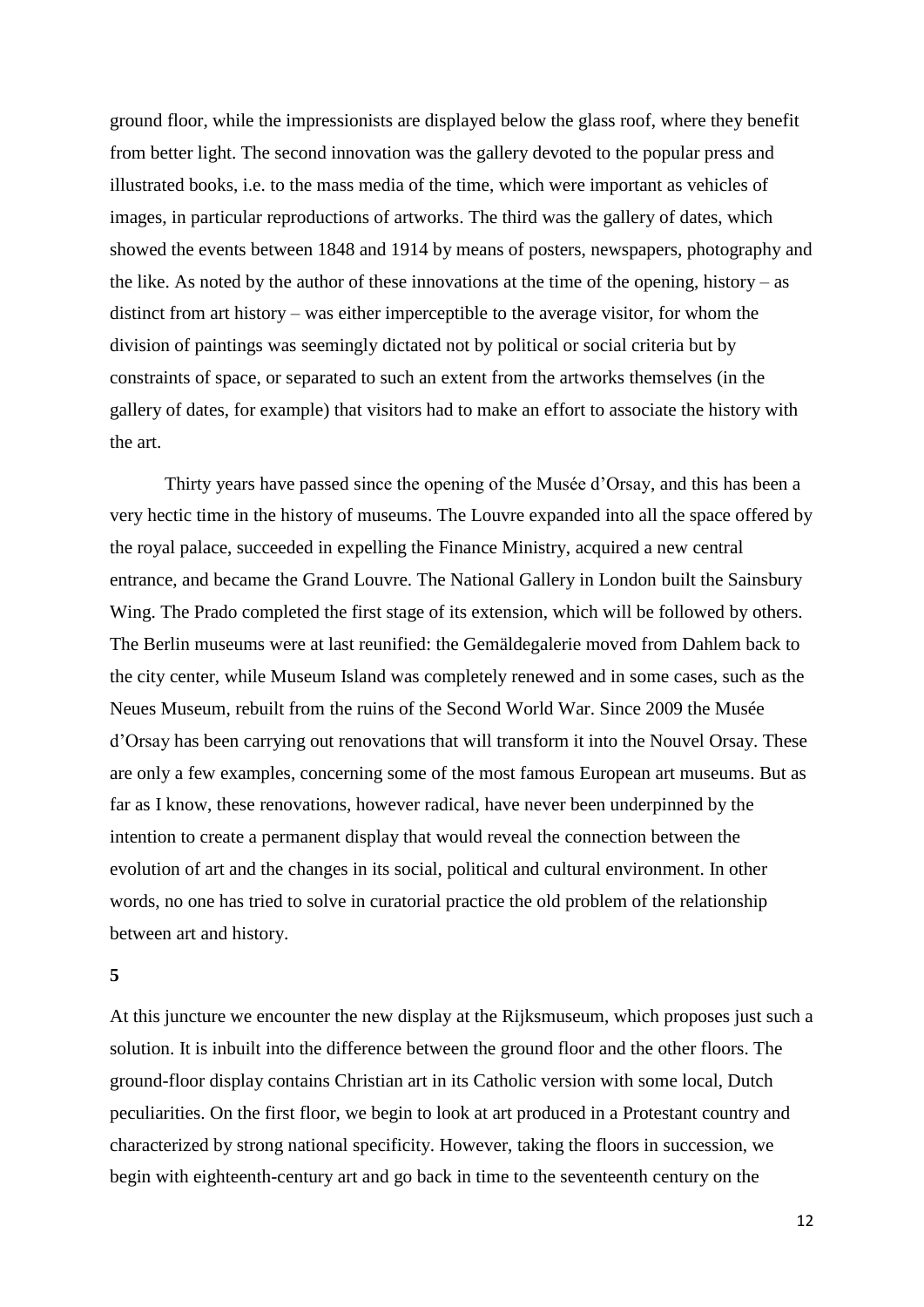second floor, only to jump into the twentieth century on the third. The reason for this discrepancy between spatial layout and chronological order is obvious. It is the result of the initial location on the second floor of the Gallery of Honour with its climax: Rembrandt's *Night Watch*, the only painting which has remained in its original place. Therefore, the correspondence between the display of works and their time of origin holds true for each level separately but not for the museum as a whole.

Such a correspondence, though a prerequisite to the integration of history into an art display, is in itself not enough. One must also introduce historical events, personalities, social groups, institutions, customs, beliefs and the like. This is especially striking in the core section of the museum, the one devoted to Dutch art of the sixteenth and seventeenth centuries. These elements are introduced in what seems to me to be a very Dutch manner: without insistence and non-systematically, yet with the obvious intention of making visitors aware of a number of important things: the great figures and major events of the Dutch Golden Age, of the central place occupied by the sea in the country's economics and politics, the role played by colonial expansion, and the differentiation of Dutch society, particularly the part played by urban patricians as a political force and as patrons of the arts. Whether the curators have succeeded in acquainting visitors with a bit of Dutch history is difficult to say, especially since today's public is increasingly unaware of any historical perspective whatsoever. Complex psychological research is needed to assess the display's impact on the public. Such research would be very costly, so we'll probably never know whether visitors leave the exhibition with a fresh view of the Dutch Golden Age. I can therefore speak only about what I perceive as a peculiarity of this exhibition: the connection it tries to establish between art and history.

The art rightly occupies center stage: the Gallery of Honour, whose name dates from the museum's inception. It culminates with Rembrandt's *Night Watch*, which visitors reach after seeing masterpieces by the most famous painters of the Dutch Golden Age, including Frans Hals, Jan Steen, Pieter Jansz Saenredam, Pieter de Hooch, Jacob Isaacksz van Ruisdael, Johannes Vermeer and Rembrandt. There is also a selection of the best still lifes. On both sides of the gallery, spaces focusing on historical processes alternate with areas that highlight artistic phenomena. Thus the side devoted to the first half of the seventeenth century starts with "The birth of the Republic" followed by "Cabinets of curiosities," followed in turn by "Flemish influence," which opens into "Power struggle in the new Republic," from which one proceeds through a "Print room" to "The Netherlands overseas." Similarly, the side devoted to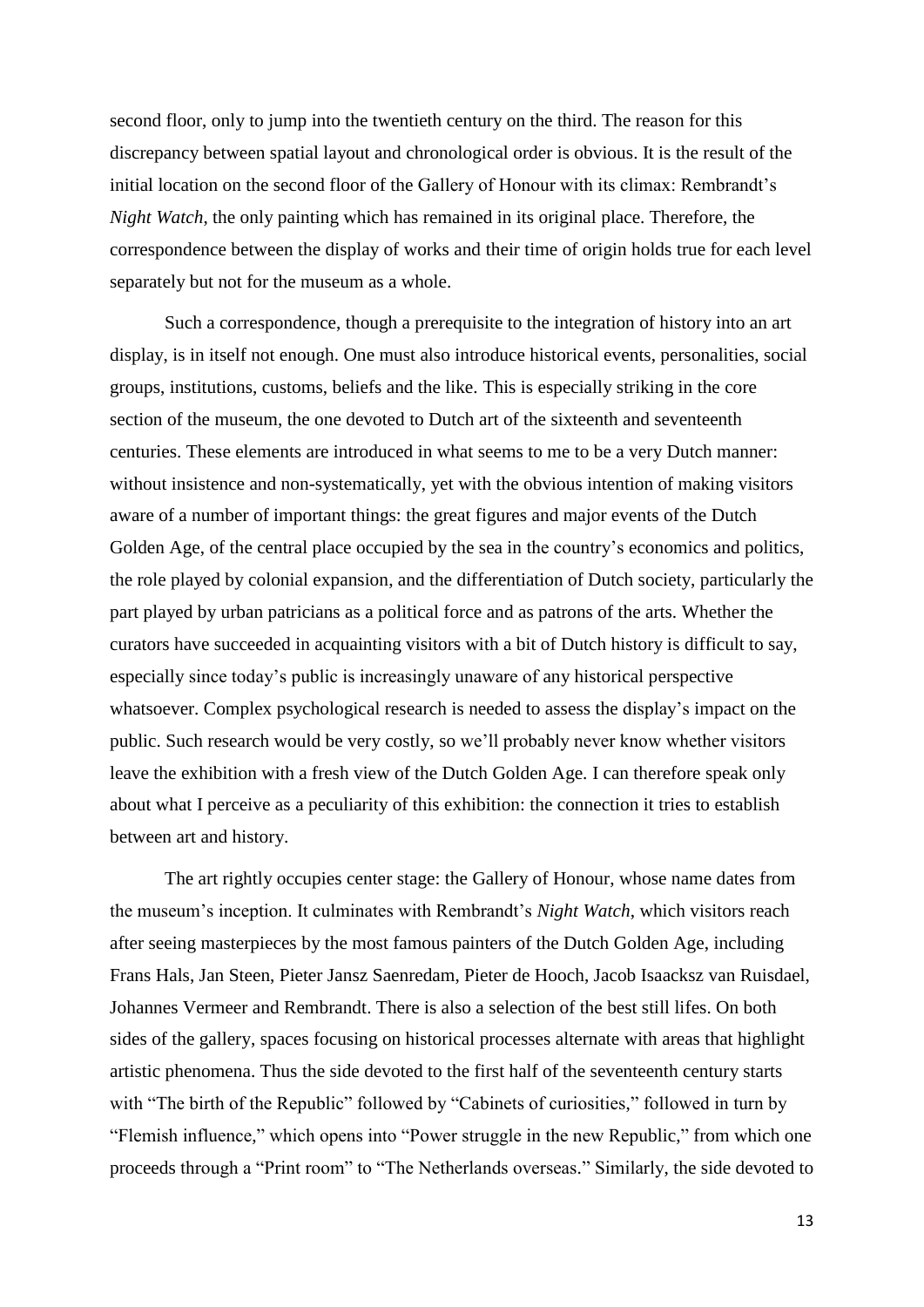the second half of the seventeenth century starts with "The power at sea" and leads through "Medals and coins" and "Italianate painters" to "Burghers in power" and then through "Townhouse" and "Dollhouses," two presentations of the life of ordinary burghers, to another "Print room" and on to "William and Mary." Such an intermingling of spaces – with rooms stressing history mixed with more artistically oriented rooms – seems to be trying to integrate artistic and political events, with a view to showing that both are expressions of the same society, its unity when confronted with external enemies, and its occasionally violent internal strife.

The coexistence of history and art is also manifest in a single room, sometimes also in a single showcase or even in a single object. So it is with paintings that depict events of lasting significance to the history of the Netherlands: the abdication of Charles V, the Iconoclastic Fury, the war against Spain on both land and sea, the Treaty of Munster and the assassination of the De Witt brothers. So, too, with portraits of eminent historical figures – William of Orange, Constantijn Huygens, Jan Uytenbogaert, Prince Maurits of Nassau, among others – and artists' self-portraits. It is the same with portraits of less important individuals and with the group portraits of civic-guard companies or the regents of towns or charitable institutions. All such paintings belong to both art and history. Projecting the past onto the present, they represent events in a way their contemporaries thought appropriate, and they show personages as they wished to be remembered. They are the iconic equivalent of narratives: memoirs, chronicles, histories.

But the past is present in these spaces not only in images, but also in the form of relics, which represent historical events or figures because they are believed to have originated with an event or to have been touched by a historical figure. Their relationship to the past is not one of similarity but of contiguity. The cannons used in the war against Spain, Hugo Grotius's book chest, Van Oldenbarnevelt's walking stick and the executioner's sword he was murdered with, woolen caps worn by whalers, Admiral Michiel de Ruyter's goblet – all these objects are interesting and valuable not because of their artistic qualities but because of their connection through oral or written tradition to events or persons whose memory, preserved over centuries, has become part of the Dutch national identity. The existence of a tradition, whether oral or written, is essential in the case of a relic, because it directs the gaze of the visitor, invests it with a certain content, and – inasmuch as it associates an object with a name and a date – it raises expectations that can be fulfilled only through contact with the object. That is the nature of a relic.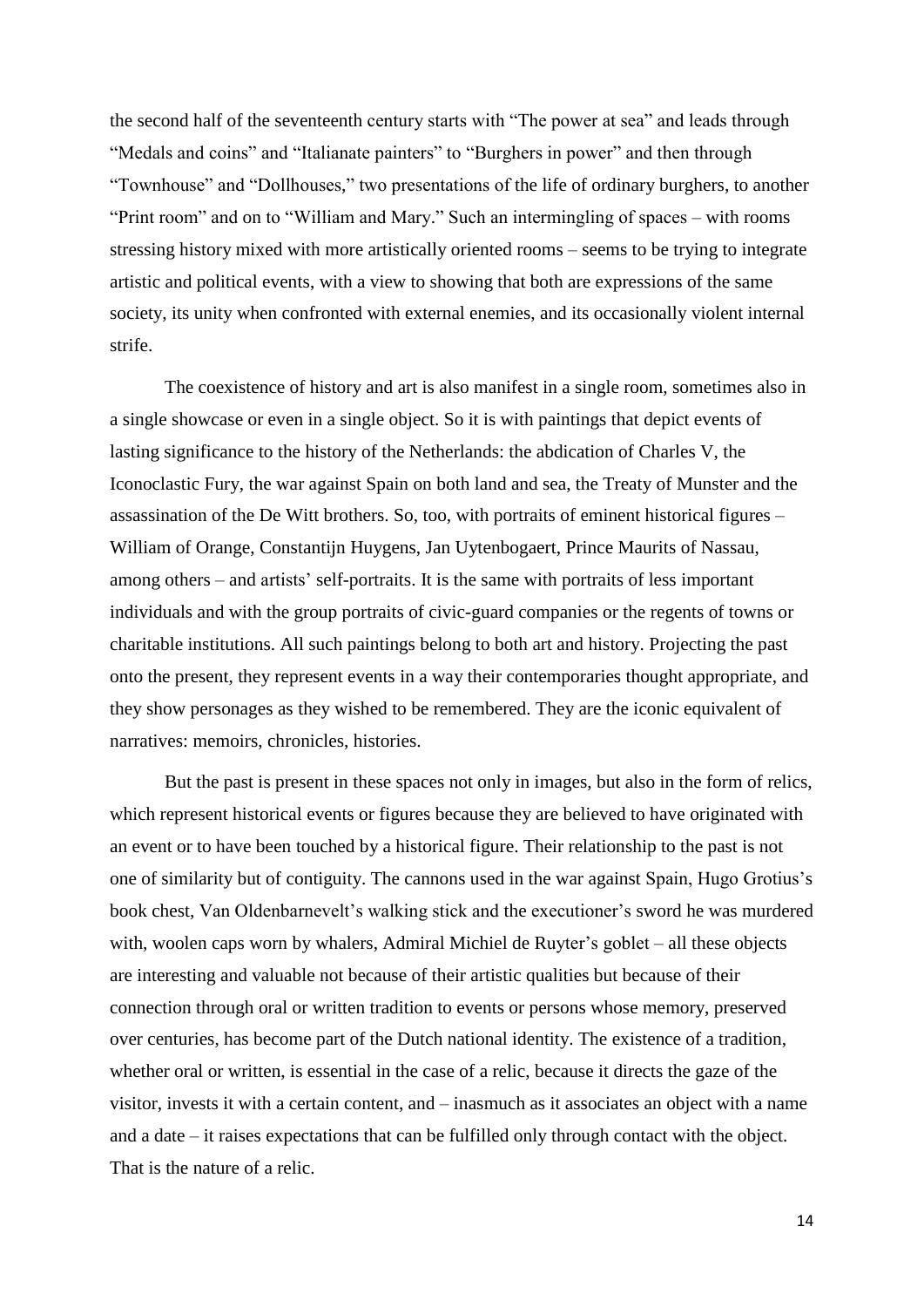There is another category of objects that connects art with history: glassware, earthenware, porcelain, silver, jewelry, furniture, clothes, tapestries, toys and the like are at once artworks and relics, particularly when we know their previous owners, which we often do. These objects show their owners' positions in the hierarchy of taste, wealth and power, as expressed by their ability to acquire objects of time-consuming and painstaking production, or goods brought back to the Netherlands on long and dangerous voyages, or indeed captured as booty. They shed light on social differentiation and in so doing they complement the message of paintings which confront viewers with the contrast between sumptuously dressed burghers in richly decorated interiors and peasants and plebeians in coarse clothing, eating and drinking in taverns and brothels. Like historical relics, a reconstructed cabinet of curiosities or a model ship, all these examples of the decorative arts interact visually with paintings and much rarer sculptures, even without a deliberate attempt to link them in some way, but simply because they are seen together at first glance. As a result, some connection between art and its original environment is indeed established, but is it preserved, memorized and reflected upon by visitors after leaving the museum? Impossible to say.

With this reservation, I am convinced that the arrangement of the floor devoted to Dutch paintings of the Golden Age is a success, and not just because it attracts unprecedented numbers of people to the museum, thereby receiving daily confirmation of its efficacy. I believe it is a success also from a purely intellectual perspective as an example of the museography which integrates art with history: i.e. with politics, social life, colonialism, wars. I wonder, however, whether this example can be reproduced elsewhere. In Italy, France, Spain and the Habsburg Low Countries, paintings of the same period seem – more often than Dutch works – to depict religious subjects. They were indeed products of a system where the court, the Church and the aristocracy dominated the patronage of the arts. In those countries, landscapes and genre paintings were near the bottom of the hierarchy of pictorial productions, the top of which was occupied by "history paintings" – actually depictions of gods and heroes of ancient mythology, not of modern historical events – as a result of which the relationship between paintings and history was much less straightforward than in the seventeenth century Dutch Republic.

One must also take into account the specific nature of the Rijksmuseum, which has always been first and foremost a museum of Dutch art, where foreign works never counted for much in comparison with its universally acclaimed Dutch masterpieces. Such homogeneity makes it easier for the Rijksmuseum to relate art to history than it would be for an